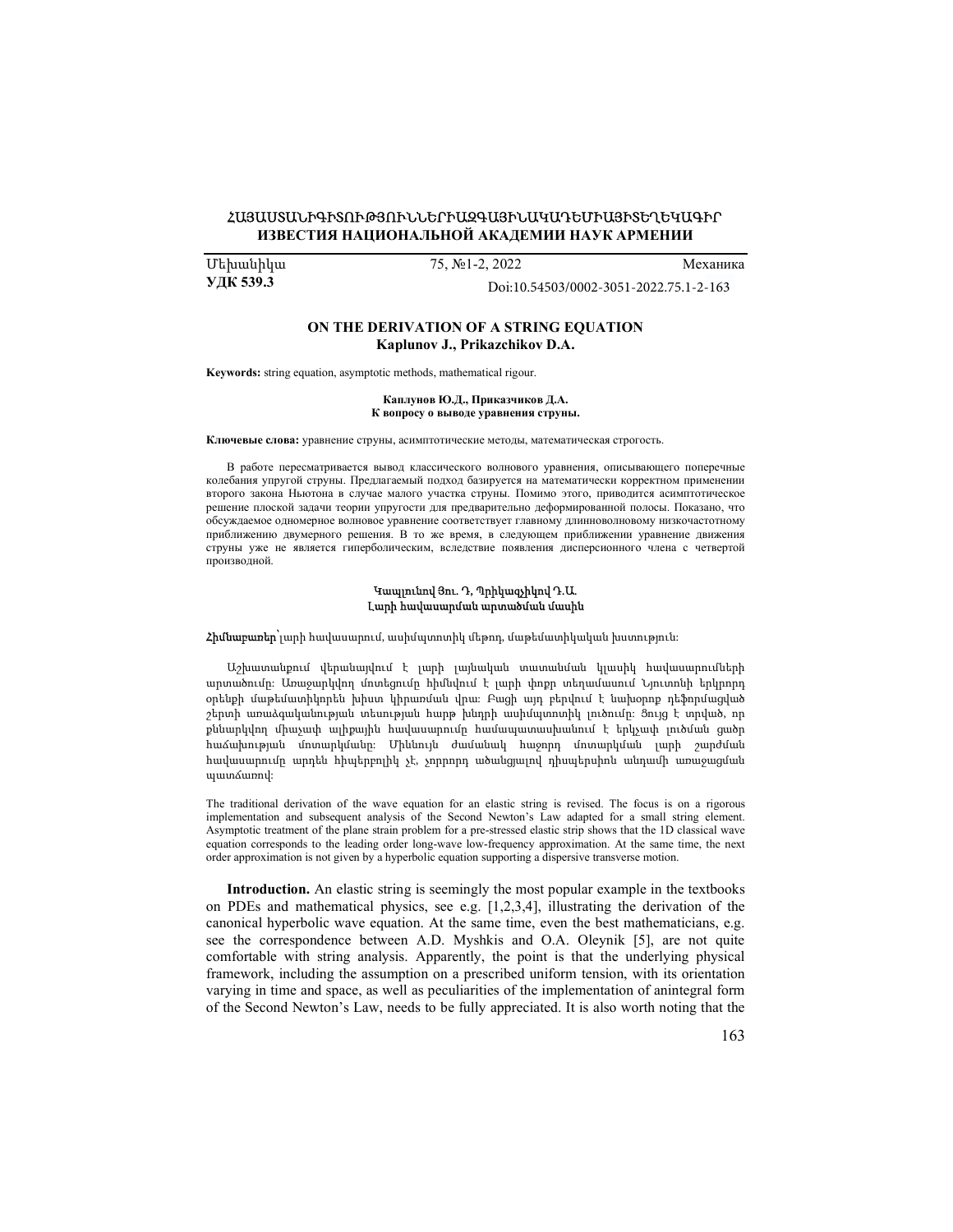famous introductory texts on linear elasticity, see e.g. [6-9] usually do not consider a string, which is governed by a more elaborated linearized theory for pre-stressed elastic solids. On other hand, more specialized applied books on elastic waveguides, e.g. [10,11] oftenlack a mathematical rigour when dealing with a string.

Another fundamental issue is that a string as a physical object has a small but finite thickness, similarly to thin elastic rods, plates and shells. For the latter, the equations of motion are always established by the reduction of the original 3D equations of motion to lower dimensional models, e.g. see [12,13]. For a string, such reduction was developed for plane-strain deformation [14] and later extended to a membrane in [15]. The cited papers start from linearized equations for pre-stressed incompressible elastic solids [16].

Below we start from the "exact" formulation (within 1D context) of the equation of motion for a small string element. All the steps of the limiting process, including the evaluation of the curvilinear integral associated with the inertial term using the mean value theorem, are addressed in detail. In this case, the linearization leading to the sought for wave equation is performed at the very last stage.

In addition, we presenta brief revisit of the string problem, along with the lines of the consideration in [14]. It is demonstrated that the classical wave equation in case of a string is just the leading order long-wave low-frequency approximation of the associated planestrain problem. A dispersive term with fourth-order derivative, arising at next order, enables smoothening the discontinuity at the characteristics of the leading order hyperbolic operator.

1. One-dimensional derivation. First, consider a traditional 1D model in the variables  $x$  and t, assuming that the tension T is uniform, and is always oriented along the tangent to the string profile given by the function  $u = u(x,t)$ . Another problem parameter is mass density per unit length  $\rho$ . Consider a small but finite string element of length  $\Delta x$ , see Fig. 1, where  $\theta(x,t)$  is the angle formed by the tangent with the horizontal axis x. The element is assumed to be stretched by the tension  $T$  at its ends.



Fig. 1. String element under tension.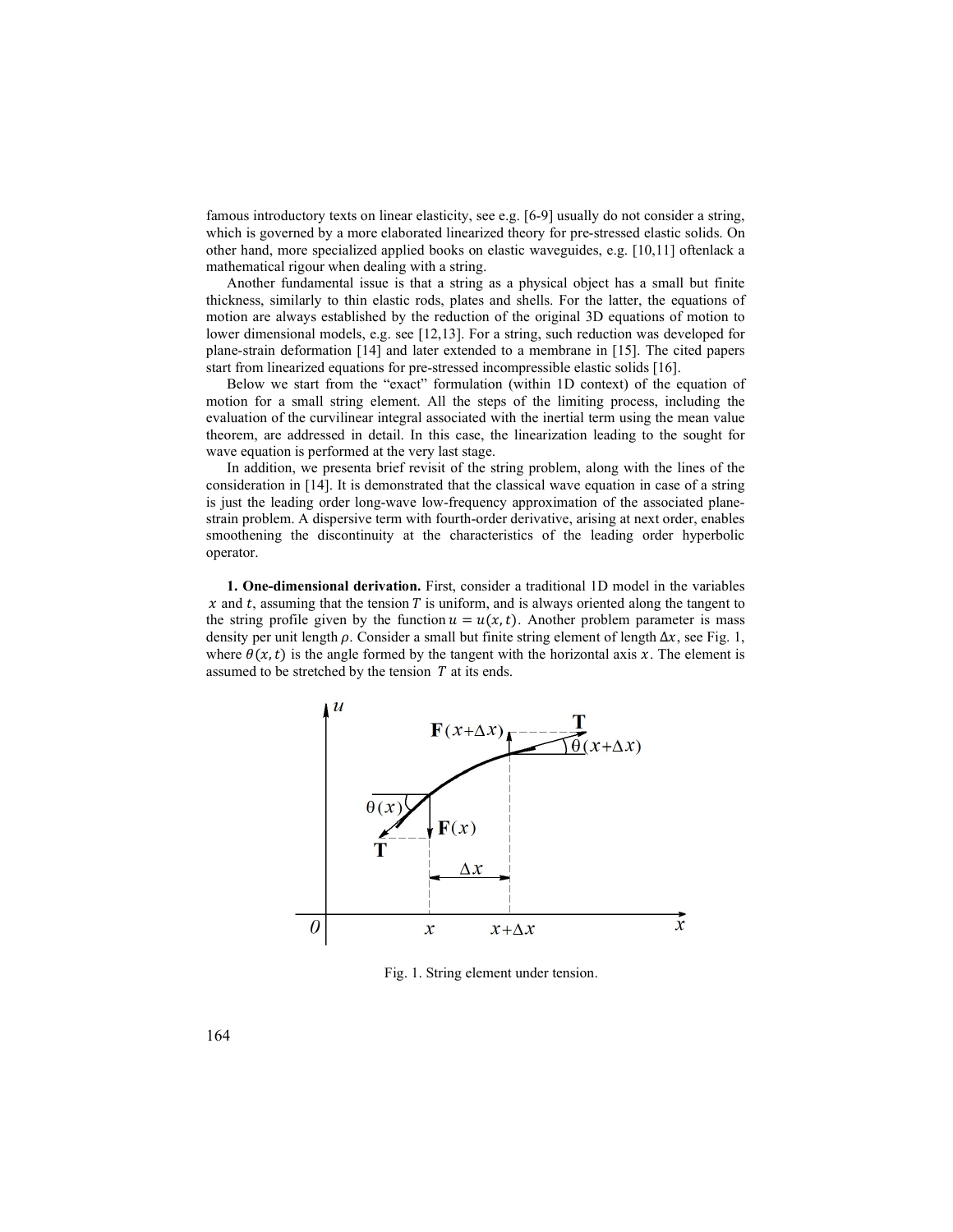According to the Second Newton's Law, the equation of transverse motion of the chosen string element is given by

$$
\Delta F = \rho \int_C \frac{\partial^2 u}{\partial t^2} ds,\tag{1}
$$

where C is the curve in  $(x, u)$  coordinate frame defined by  $x \le \xi \le x + \Delta x$ , with

$$
\Delta F = F(x + \Delta x, t) - F(x, t) = T\{sin(\theta(x + \Delta x, t)) - sin(\theta(x, t))\}.
$$
\n(2)

Here we emphasize that the tension  $T$  is the only force arising in the string. At the same time, its vertical projection varies in space and time, supporting transverse wave propagation.

The inertial term in (1) is expressed through a curvilinear integral of the first kind over the line segment of the string profile, hence we have from (1) and (2)

$$
T\{\sin(\theta(x+\Delta x,t)) - \sin(\theta(x,t))\} = \rho \int_{x}^{x+\Delta x} \frac{\partial^2 u(\xi,t)}{\partial t^2} \sqrt{1 + \left(\frac{\partial u(\xi,t)}{\partial \xi}\right)^2} d\xi. \tag{3}
$$

The formulation (3) is exact within the current 1D setup. To the best of authors' knowledge, this equation specifying the Second Newton's Law for a string does not usually appear in standard textbooks [1,2,11].

Let us simplify this equation for small  $\Delta x$ , assuming for the sake of definiteness that the function  $u = u(x,t)$  is twice differentiable in x and t. First, we have in the left hand side of (3)

$$
\Delta F = 2T \sin \left( \frac{\theta(x + \Delta x, t) - \theta(x, t)}{2} \right) \cos \left( \frac{\theta(x + \Delta x, t) + \theta(x, t)}{2} \right)
$$
  

$$
\approx 2T \sin \left( \frac{1}{2} \frac{\partial \theta(x, t)}{\partial x} \Delta x \right) \cos (\theta(x, t)) \approx T \Delta x \frac{\partial \theta(x, t)}{\partial x} \cos (\theta(x, t)).
$$
 (4)

Here we neglected the quantities of order  $O((\Delta x)^2)$ , since the function  $\theta(x,t)$  is differentiable with respect to  $x$ .

Now recall that

$$
\theta = \tan^{-1} \left( \frac{\partial u}{\partial x} \right),\tag{5}
$$

according to the definition of the tangent. Then, we have in the right hand side of (4)

$$
\frac{\partial \theta}{\partial x} = \frac{\partial^2 u}{\partial x^2} \left( 1 + \left( \frac{\partial u}{\partial x} \right)^2 \right)^{-1}, \quad \text{and} \quad \cos \theta = \left( 1 + \left( \frac{\partial u}{\partial x} \right)^2 \right)^{-1/2}.
$$
 (6)

As a result,

$$
\Delta F \approx \frac{\partial^2 u}{\partial x^2} \left( 1 + \left( \frac{\partial u}{\partial x} \right)^2 \right)^{-\frac{3}{2}} \Delta x \tag{7}
$$

Next, we have from the right hand side of (3), using the mean value theorem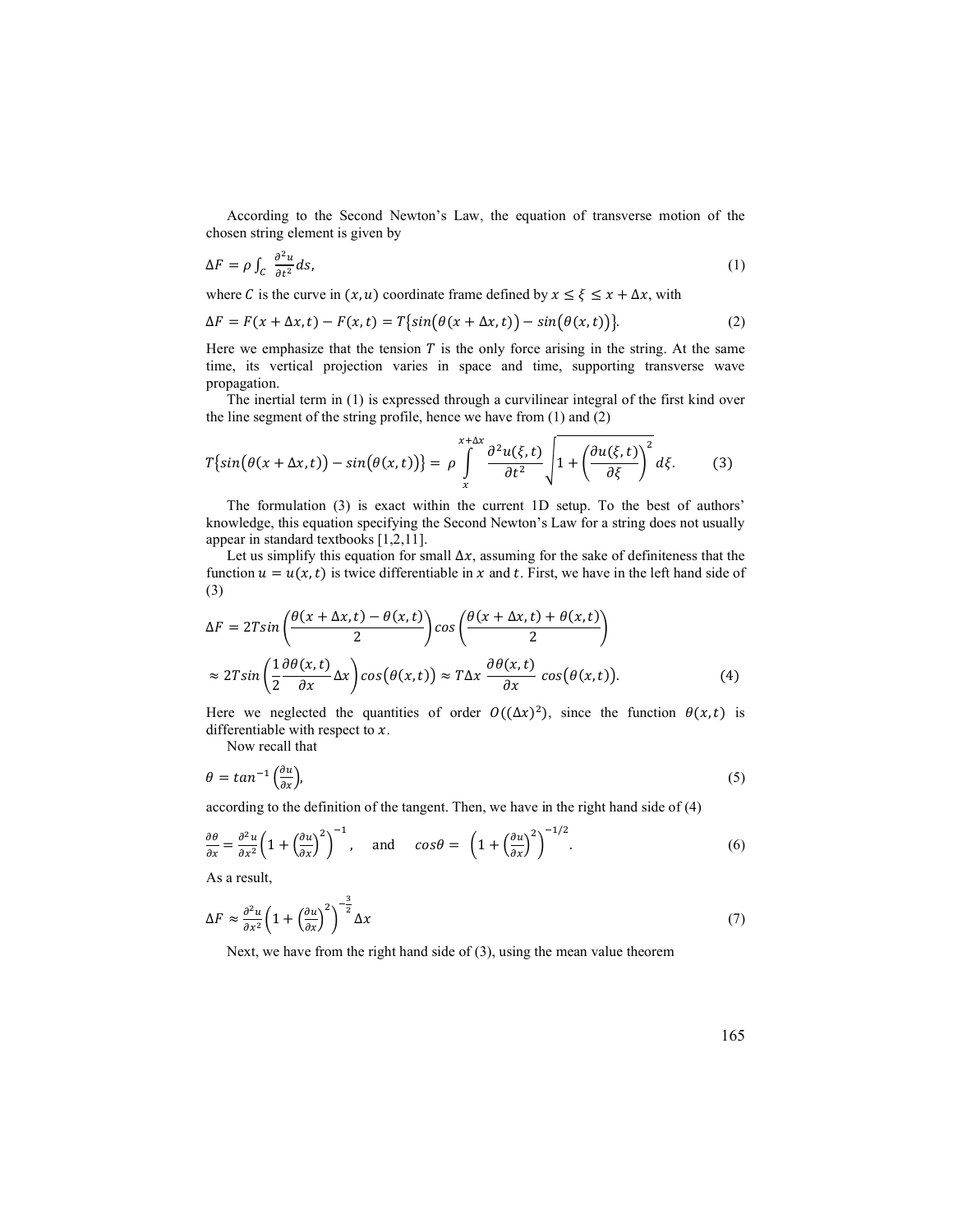$$
\int_{x}^{x+\Delta x} \frac{\partial^2 u(\xi, t)}{\partial t^2} \sqrt{1 + \left(\frac{\partial u(\xi, t)}{\partial \xi}\right)^2} d\xi = \left[\frac{\partial^2 u(x', t)}{\partial t^2} \left(1 + \left(\frac{\partial u(x', t)}{\partial x'}\right)^2\right)^{\frac{1}{2}}\right] \Delta x \approx
$$
\n
$$
\approx \left[\frac{\partial^2 u(x, t)}{\partial t^2} \left(1 + \left(\frac{\partial u(x, t)}{\partial x}\right)^2\right)^{\frac{1}{2}}\right] \Delta x,\tag{8}
$$

where  $x' = x + \eta \Delta x$ ,  $0 < \eta < 1$ . On substituting (7) and (8) into (3), we obtain a nonlinear equation given by

$$
\frac{\partial^2 u}{\partial x^2} = \frac{1}{c^2} \frac{\partial^2 u}{\partial t^2}
$$
 (9)

where  $c^2 = T/\rho$  is the conventional squared speed within the string.

Finally, assuming the displacement gradient is small, i.e.  $|\partial u/\partial x| \ll 1$ , we obtain the classical linear equation of string motion

$$
\frac{\partial^2 u}{\partial x^2} = \frac{1}{c^2} \frac{\partial^2 u}{\partial t^2}.
$$
\n(10)

2. Asymptotic derivation in two-dimensional case. We start from plane-strain equations for a pre-stressed, incompressible elastic strip  $-\infty < x < \infty$ ,  $-h \le y \le h$ , see Fig. 2,



Fig. 2. Schematic of an elastic strip.

written in a symbolic form as

$$
L[\mathbf{u}] = \rho \frac{\partial^2 \mathbf{u}}{\partial t^2},\tag{11}
$$

where L is a 2x2 second order matrix linear differential operator and  $\mathbf{u} = (u_1, u_2)$  is the displacement vector, satisfying the linearized measure of the incompressibility condition  $div**u** = 0$ . Here and below see [14] for more specific details. The pre-stress is assumed to be in the form of horizontal tension  $T$ , uniform across the strip thickness. It should be noted that the parameters  $T$  and  $\rho$  have different dimensions than their counterparts in Section 1, which however does not affect the observations in the paper.

The homogeneous boundary conditions at traction-free faces  $y = \pm h$  are given by

$$
l_i[\mathbf{u}] = 0, \quad i = 1, 2, \tag{12}
$$

where  $l_i$  are appropriate first-order differential operators.

Consider long-wave low-frequency motion of the strip, for which

$$
x = \lambda \xi_1, \quad y = h \xi_2, \quad t = \frac{\lambda \tau}{c}, \tag{13}
$$

166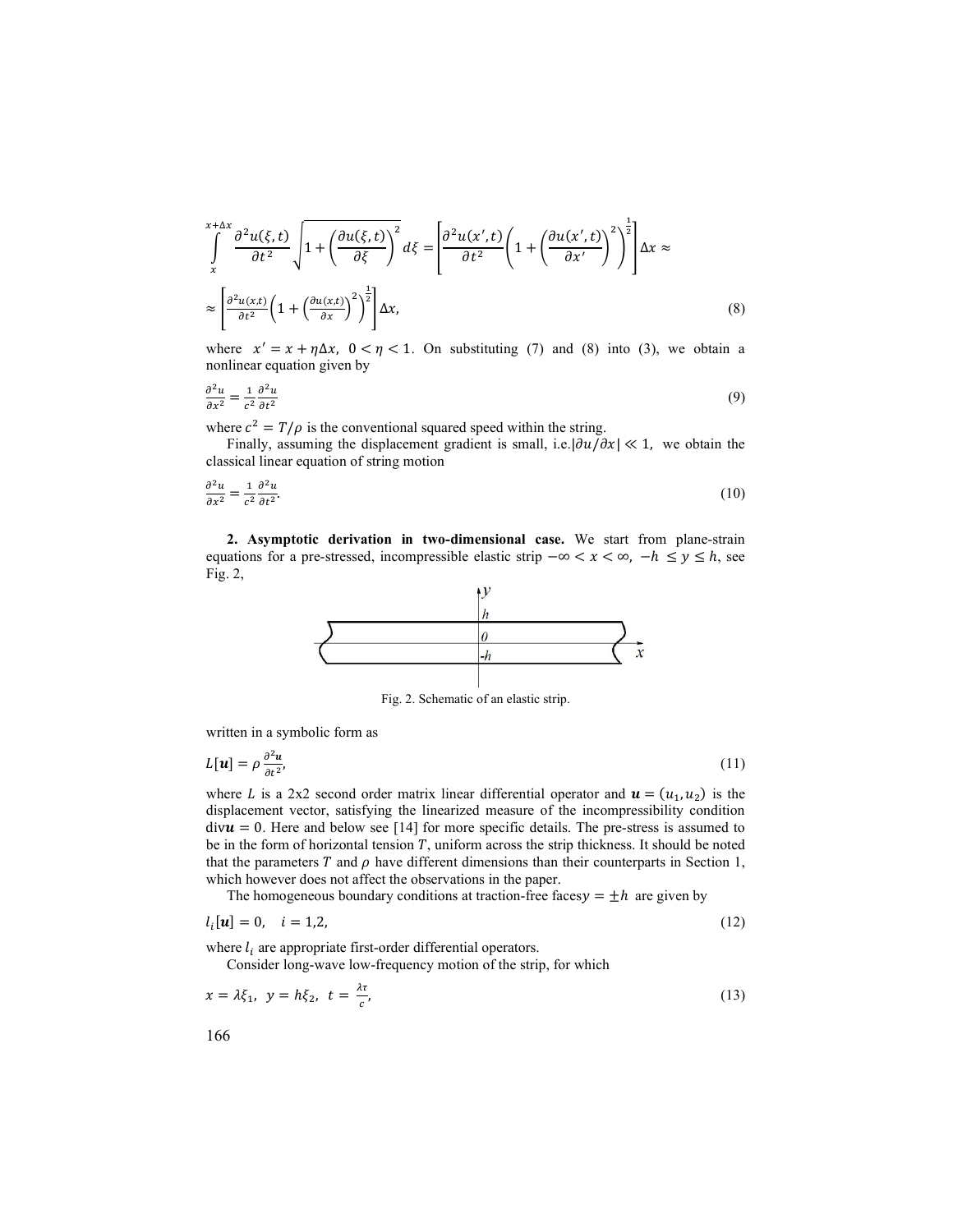where  $\lambda$ – typical wave length,  $c = \sqrt{T/\rho}$ . Here the ratio  $\eta = h/\lambda \ll 1$  is assumed to be small. Next, the displacements are expanded into asymptotic series in terms of this parameter as<br>  $u_1 = \eta \sum_{i=0}^n u_{1i} \eta^{2i}$ ,  $u_$ small. Next, the displacements are expanded into asymptotic series in terms of this parameter as

$$
u_1 = \eta \sum_{i=0}^{\infty} u_{1i} \eta^{2i}, \qquad u_2 = \sum_{i=0}^{\infty} u_{2i} \eta^{2i}.
$$
 (14)

where  $\lambda$ – typical wave length,  $c = \sqrt{T/\rho}$ . Here the ratio  $\eta = h/\lambda \ll 1$  is assumed to be<br>small. Next, the displacements are expanded into asymptotic series in terms of this<br>parameter as<br> $u_1 = \eta \sum_{i=0}^{\infty} u_{i,l} \eta^{2i}$ , typical wave length,  $c = \sqrt{T/\rho}$ . Here the ratio  $\eta = h/\lambda \ll 1$  is assumed to be<br>xt, the displacements are expanded into asymptotic series in terms of this<br>as<br> $\frac{\alpha}{1-\omega} u_{11} \eta^{2l}$ ,  $u_2 = \sum_{i=0}^{\infty} u_{21} \eta^{2l}$ . (14)<br>bstit On substituting these series into the equations of motion and boundary conditions (11), (12), and the aforementioned incompressibility condition, expressed in the dimensionless variables $\xi_1$ ,  $\xi_2$  and  $\tau$ , we arrive at leading order to the wave equation (10), for  $u = u_{20}$ .<br>Thus, 1D approach exposed in the previous section appears to be asymptotically justified. stypical wave length,  $c = \sqrt{T/\rho}$ . Here the ratio  $\eta = h/\lambda \ll 1$  is assumed to be<br>t, t, the displacements are expanded into asymptotic series in terms of this<br>is<br> $u_{\pm 0} u_{1i} \eta^{2i}$ ,  $u_2 = \sum_{i=0}^{\infty} u_{2i} \eta^{2i}$ . (14)<br>titu where  $\lambda$ - typical wave length,  $c = \sqrt{T/\rho}$ . Here the ratio  $\eta = h/\lambda \ll 1$  is assumed to be<br>small. Next, the displacements are expanded into asymptotic series in terms of this<br>parameter as<br> $u_1 = \eta \sum_{i=0}^{\infty} u_{1i} \eta^{2i}$ , ere  $\lambda$ - typical wave length,  $c = \sqrt{T/\rho}$ . Here the ratio  $\eta = h/\lambda \ll 1$  is assumed to be<br>all. Il. Next, the displacements are expanded into asymptotic series in terms of this<br>ameter as<br> $\eta \sum_{i=0}^{\infty} u_{i1} \eta^{2i}$ ,  $u_2 = \sum_{$ 

At next order, we have for  $u = u_{20} + \eta^2 u_{21}$  a refined equation given by

$$
\frac{\partial^2 u}{\partial x^2} - \frac{1}{c^2} \frac{\partial^2 u}{\partial t^2} + \frac{h^2}{c^2} \left(\frac{1}{3} - \frac{\delta}{T}\right) \frac{\partial^4 u}{\partial x^2 \partial t^2} = 0,
$$
\n(15)

ength,  $c = \sqrt{T/\rho}$ . Here the ratio  $\eta = h/\lambda \ll 1$  is assumed to be<br>cements are expanded into asymptotic series in terms of this<br> $t_2 = \sum_{i=0}^{\infty} u_{2i}\eta^{2i}$ . (14)<br>series into the equations of motion and boundary conditions ( in which the coefficient at senior derivative cannot be expressed only through the basic problem parameters  $T$  and  $\rho$ , but also involves a more specific characteristic of pre-stress, denoted for brevity by  $\delta$ . The presence of such fourth-order dispersive term results in smoothening of the discontinuities predicted by the classical string equation (10). In this case, depending on the sign of the coefficient, the associated wave front can be either



3. Concluding remarks. The 1D derivation presented in Section 1 starts with a rigorous formulation of the Second Newton's Law within adapted physical assumptions. Each step of the limiting process, as the size of the chosen string element tends to zero, is addressed in detail. Nevertheless, the initially nonlinear problem for a string does not seem to be the best example for illustrating the derivation of the wave equation. In particular,a simpler problem for the longitudinal waves in an elastic rod looks more preferable. Indeed, the latter does not involve relatively elaborated geometrical consideration, along with a nontrivial hypothesis regarding uniform tension tangent to the string profile, but operates with a lucid Hooke's Law instead.

The 2D analysis in Section 2 demonstrates that the fundamental wave equation (10) is not exact, but corresponds to a specific leading order long-wave approximation for transverse low-frequency motion for a thin pre-stressed elastic strip. In this case, the refined